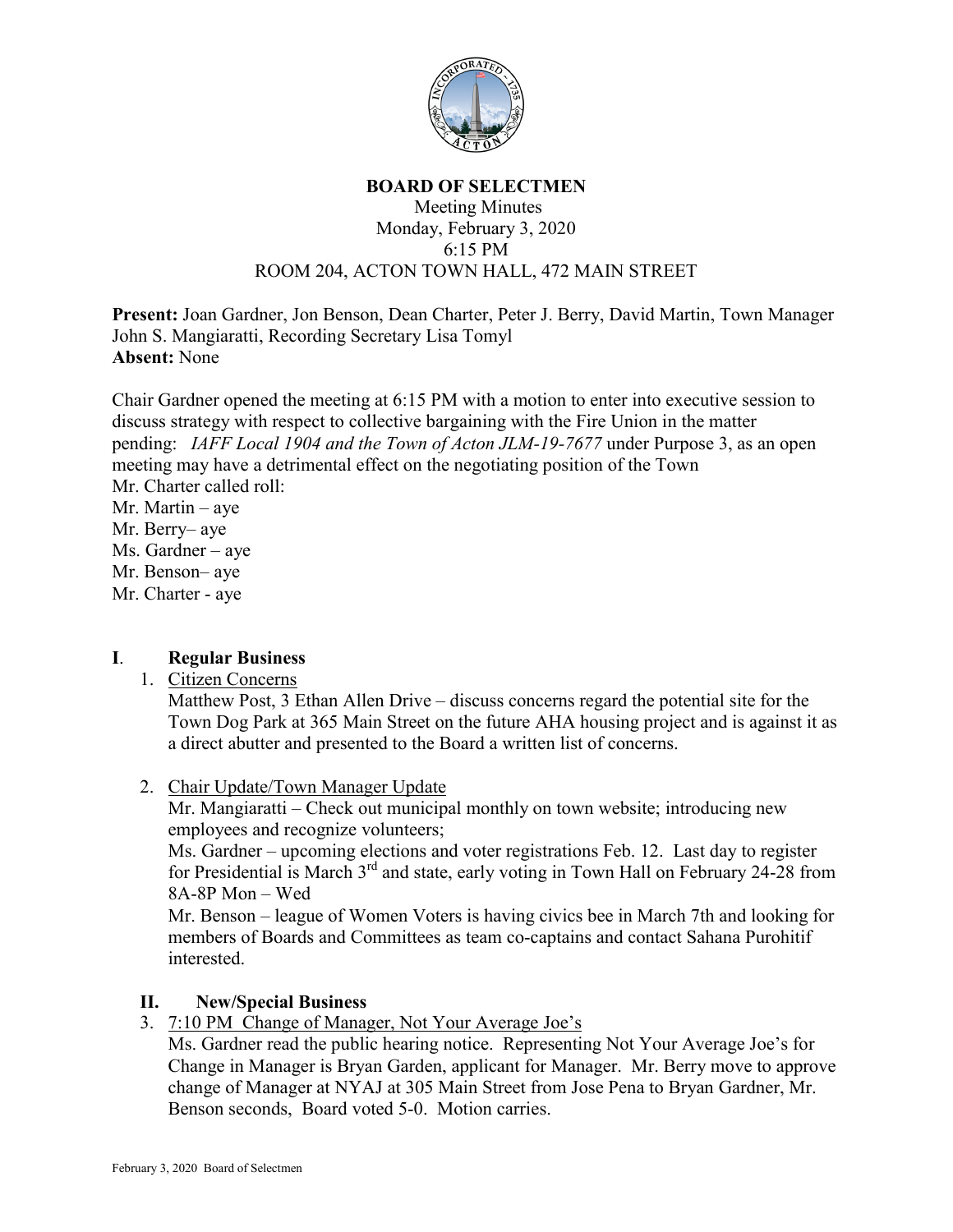

4. Discuss Installation of New Utility Pole in Town Hall Parking Lot for EV Charging Station

Mr. Mangiaratti explained to the Board that the petition to install a new utility pole to serve the purpose of providing electricity to a new charging station in the rear of the municipal lot. Corey York applied for a grant for a new charging station and Eversourse will be installing the pole at no cost to the town. Will be set up as a charge point system so that the public can utilize the charging stations as well.

Mr. Martin moves the Board of Selectmen approve the public access charging station Mr. Charter seconds. The Board voted 5-0.. The motion carries.

5. Discussion Regarding Offering a Parking Lot Discount for Military and Federal Officers Town received an email asking if the town offers a discount for military at the town commuter lots, and currently does not.

Mr. Charter's son and daughter in law are both active military for 20 years and supports in working out something for active duty military personnel. Mr. Berry suggested bringing the inquiry to SATSAC.

- 6. Announce MassDOT Project Eligibility Notice, Route 2 Eastbound Ramps at Route 27 Mr. Mangiaratti announced that the project has been awarded for signaling for Rt 2 Eastbound and 27 ramps. We sign the agreement for the 10% design and will begin the design for it. Jim Snyder-Grant, Half Moon Hill – hope MassDOT will consider improving the pedestrian and bike lanes in the design Matthew Post, Ethan Allen Drive – concerned about the adding of traffic lights since it is a parking lot during rush hours Terra Friedrichs, West Acton – concerned of people rushing through the lights
- 7. Discuss Timeline for Annual Town Meeting Mr. Mangiaratti updated the Board with a timeline spreadsheet leading up to Annual Town Meeting on April  $6<sup>th</sup>$  and will be posting the warrant on March  $17<sup>th</sup>$ , and would like to bring the articles to the Finance Committee before finalizing the articles for the warrant. Mr. Berry requesting to have a placeholder through the Board of Health.
- 8. Update from Community Conversation Held on January 30, 2020

Mr. Mangiaratti brought the Board up to speed regarding a meeting that occurred on January 30<sup>th</sup> regrading an incident involving Acton Police, a parent, a minor student where there was a complaint of race involved in the subsequent arrest of a parent due to disorderly conduct. Nina Pickering-Cook, Town Counsel presented to the Board that the town will be hiring an independent counsel for an independent investigation and recommends the town hire an independent counsel, and requested the Board list qualities that the Boar d is looking for. NPC listed 4 bullets of guidelines of the target of the investigation.

Ms. Pickering Cook explained the process of the independent investigation.